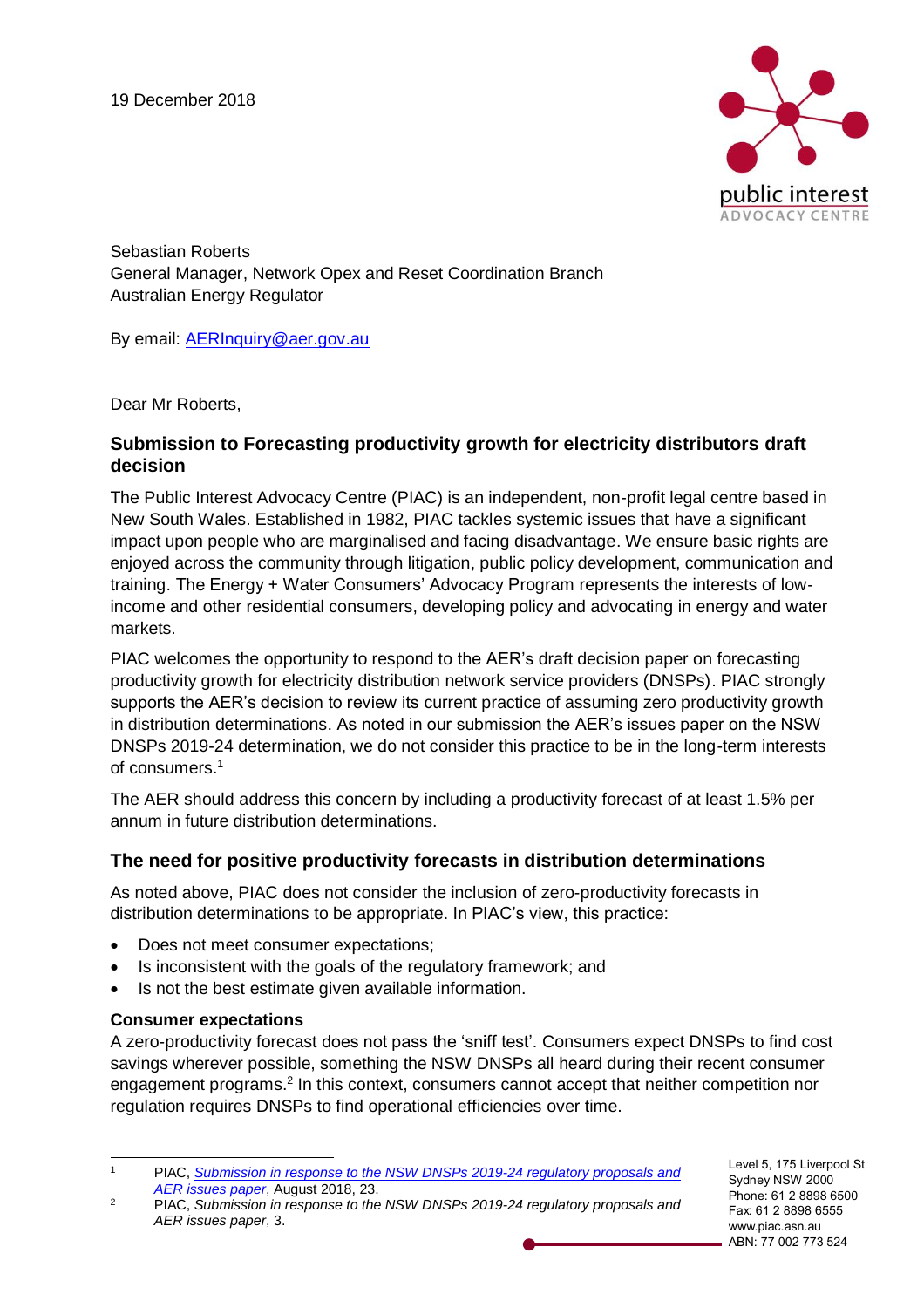This has informed a united response to this issue from consumer advocates, including PIAC, Energy Users Association of Australia,<sup>3</sup> Major Energy Users<sup>4</sup> and the AER's Consumer Challenge Panel (CCP),<sup>5</sup> all of whom support a positive productivity forecast in future distribution determinations.

## **Goals of the regulatory framework**

Further, the current practice does not effectively promote the goals of the national electricity regulatory framework. A core goal of economic regulation of monopoly service providers (such as DNSPs) is to replicate the pressures these firms would face in a workably competitive market.

In such a market, firms are required to constantly reduce costs through productivity improvements or face losing market share and, eventually, going out of business. Therefore, it is not consistent with the overarching goal of the regulatory framework that DNSPs do not face a requirement to improve operational productivity. PIAC, and consumers, cannot accept this.

PIAC understands that some DNSPs consider the Efficiency Benefit Sharing Scheme (EBSS) to be sufficient to drive productivity improvements, and that including a positive productivity forecast will reduce the incentive on DNSPs to achieve these improvements. PIAC disagrees. While we support the application of the EBSS where appropriate, we consider it is a mechanism for sharing efficiency benefits beyond a baseline expectation of productivity growth. Under the AER's NPV = 0 approach to incentive-based regulation, PIAC contends that the expected value for EBSS should be zero. As stated by Endeavour Energy: "the EBSS should be expected to be negative as often (much) as it is positive".<sup>6</sup> It is therefore necessary to include a baseline forecast for opex productivity growth to reflect the consumer expectations outlined above.

It has also been suggested that the inclusion of a positive productivity forecast in distribution determinations will reduce the incentive for DNSPs to become more efficient beyond that level. Again, PIAC disagrees. As noted above, the forecast should reflect a baseline expectation for productivity growth by DNSPs; the EBSS will continue to incentivise productivity beyond the baseline by allowing DNSPs to retain 30% of that benefit. Assuming that DNSPs are rational, profit-driven firms, PIAC does not see why they would not seek to access that benefit.

# **Best estimate given available information**

Finally, a zero-productivity forecast in distribution determinations does not reflect the best evidence available to the AER. As noted in the draft decision paper, there is a range of available information that suggests positive productivity growth for DNSPs. This ranges from information about undergrounding assets (suggesting 0.5% growth) to multilateral partial factor productivity (MPFP) data (suggested 1.6% growth). That a range of data sources indicate positive productivity growth for DNSPs suggests that the current zero-productivity forecast is not the best estimate given available information.

# **The productivity forecast should be at least 1.5% p.a.**

PIAC acknowledges the range of options presented by the AER for developing productivity forecasts, by using:

- 1. The status quo (zero productivity growth);
- 2. Productivity associated with undergrounding asserts (0.5% productivity growth);
- 3. Undergrounding productivity *and* gas distribution-based productivity estimates (1% productivity growth);

 $\overline{a}$ <sup>3</sup> EUAA, *[AER Forum NSW Distributors 2019-24 Revenue Determinations](https://www.aer.gov.au/system/files/Energy%20Users%20Association%20of%20Australia%20-%20Presentation%20to%20AER%20public%20forum%20-%20November%202018_1.pdf)*, presentation, November 2018, 6.

<sup>4</sup> MEU, *Forecasting productivity growth for electricity distributors, Draft Decision Paper*, submission, December 2018.

<sup>&</sup>lt;sup>5</sup> CCP, *[Public Forum on Opex Productivity, 30 November 2018](https://www.aer.gov.au/networks-pipelines/guidelines-schemes-models-reviews/review-of-our-approach-to-forecasting-opex-productivity-growth-for-electricity-distributors/initiation)*, public forum presentation, 30 November 2018.<br><sup>6</sup> Endeavour Foergy *Forecasting opex productivity growth factors* public forum presentation, 30 November 2

<sup>6</sup> Endeavour Energy, *[Forecasting opex productivity growth factors](https://www.aer.gov.au/networks-pipelines/guidelines-schemes-models-reviews/review-of-our-approach-to-forecasting-opex-productivity-growth-for-electricity-distributors/initiation)*, public forum presentation, 30 November, 2.